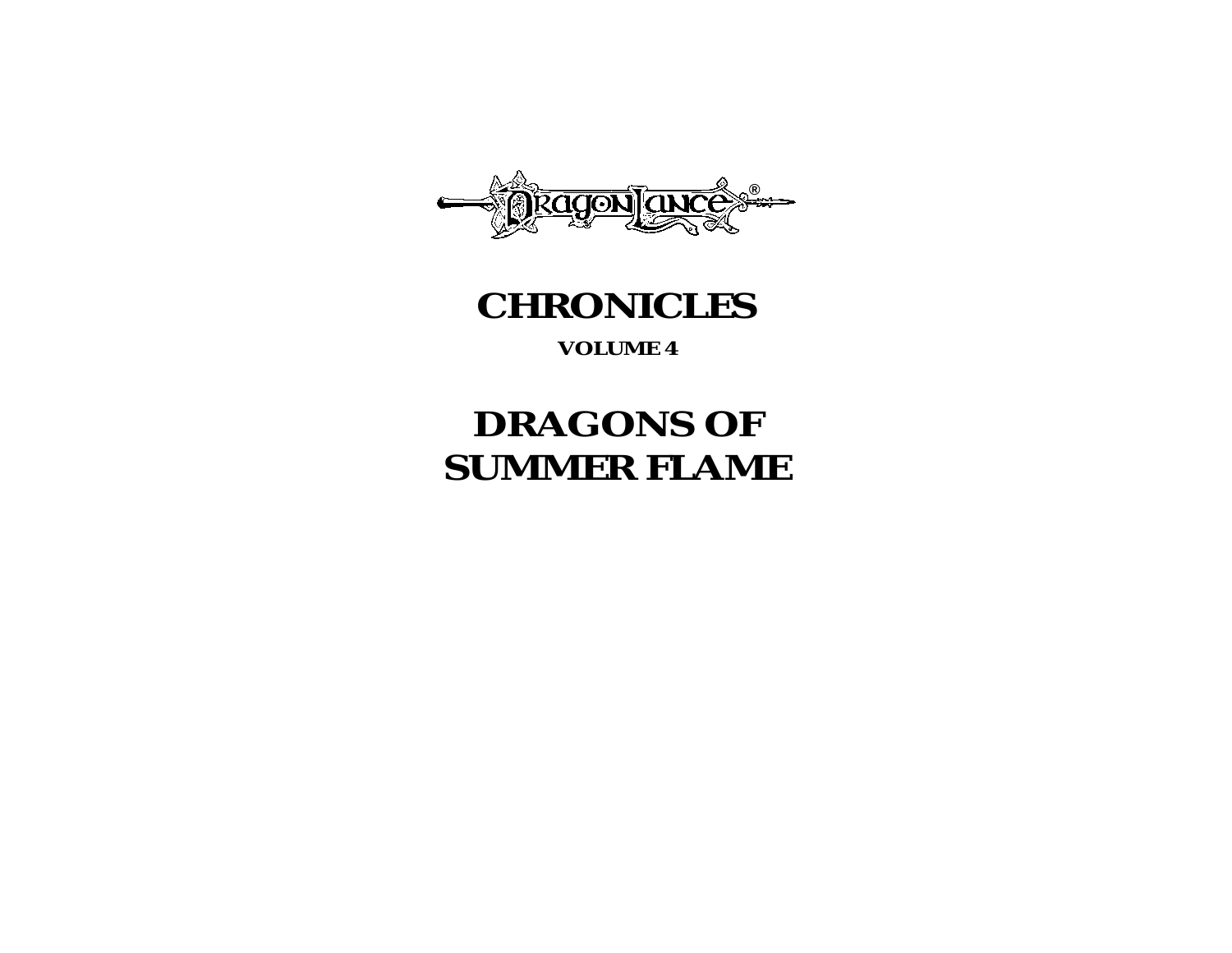### 1

#### The landing party. The prophecy. AN UNEXPECTED ENCOUNTER.

t was hot that morning, damnably hot. **TAN** Far too hot for late spring on Ansalon. Almost as hot 透透 as midsummer. The two knights, seated in the boat's stern, were sweating and miserable in their heavy steel armor; they looked with envy at the half-naked men plying the boat's oars.

The knights' black armor, adorned with skull and death lily, had been blessed by the high cleric, was supposed to withstand the vagaries of wind and rain, heat and cold. But their Dark Queen's blessing was apparently not responding to this unseasonable heat wave. When the boat drew near the shore, the knights were first out, jumping into the shallow water, laving the water onto their reddening faces and sun-burned necks. But the water was not particularly refreshing.

"Like wading in hot soup," one of the knights grumbled, splashing ashore. Even as he spoke, he scrutinized the shoreline carefully, eyeing bush and tree and dune for signs of life.

"More like blood," said his comrade. "Think of it as wading in the blood of our enemies, the enemies of our queen. Do you see anything?"

"No," the other replied. He waved his hand without looking back, heard the sound of men leaping into the water, their harsh laughter and conversation in their uncouth, guttural language.

One of the knights turned around. "Bring that boat to shore," he said unnecessarily, for the men had already picked up the heavy boat, were running with it through the shallow water. Grinning, they dumped the boat on the sand beach and looked to the knight for further orders.

He mopped his forehead, marveled at their strength and—not for the first time—thanked Queen Takhisis that these barbarians were on their side. The brutes, they were known as. Not the true name of their race. That name—their name for themselves—was unpronounceable, and so the knights who led the barbarians had begun calling them the shortened version: brutes.

The name suited the barbarians well. They came from the east, from a continent that few people on Ansalon knew existed. Every one of the men stood well over six feet; some were as tall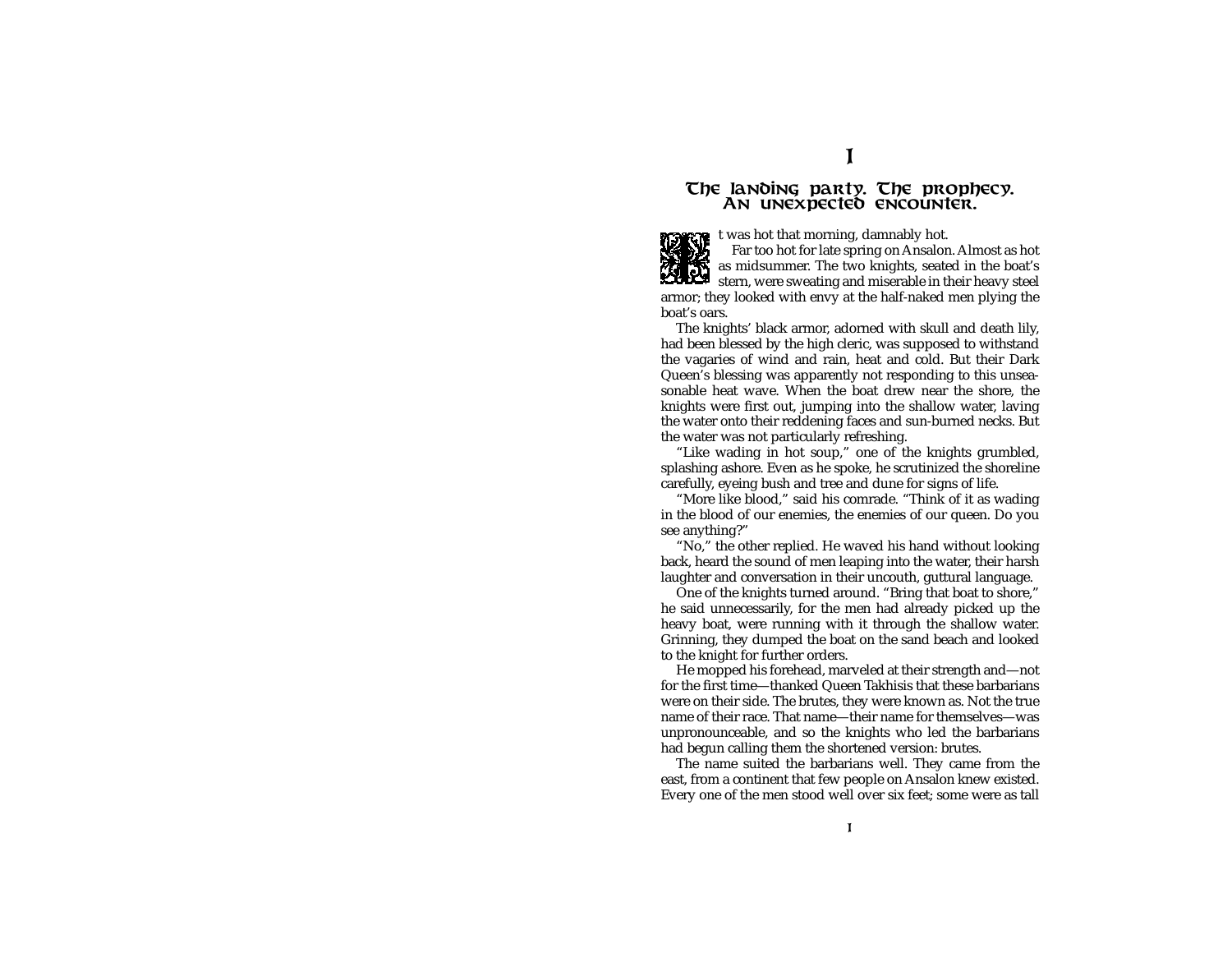#### DRAGONLANCE Chronicles

as seven. Their bodies were as bulky and muscular as humans, but their movements were as swift and graceful as elves. Their ears were pointed like those of the elves, but their faces were heavily bearded like humans or dwarves. They were as strong as dwarves, and loved battle as well as dwarves. They fought fiercely, were loyal to those who commanded them, and—outside of a few grotesque customs, such as cutting off various parts of the body of a dead enemy to keep as trophies—the brutes were ideal foot soldiers.

"Let the captain know we've arrived safely and that we've encountered no resistance," said the knight to his comrade. "We'll leave a couple of men here with the boat, move inland."

The other knight nodded. Taking a red silk pennant from his belt, he unfurled it, held it above his head, and waved it slowly three times. An answering flutter of red could be seen coming from the enormous black dragon-prowed ship anchored some distance away. This was a scouting mission, not an invasion. Orders had been quite clear on that point.

The knights sent out their patrols, dispatching some to range up and down the beach, sending others farther inland, where towering hills of chalk-white rock—barren of vegetation—rose from the trees like cat claws to tear at the sky. Breaks in the rock led to the island's interior. The ship had sailed around the island; now they knew it was not large. Their patrols would be back soon.

This done, the two knights moved thankfully to the meager shadow cast by a squat and misshapen tree. Two of the brutes stood guard. The knights remained wary, watchful, even as they rested. Seating themselves, they drank sparingly of the fresh water they'd brought with them. One of them grimaced.

"The damn stuff's hot."

"You left the waterskin sitting in the sun. Of course it's hot."

"Where the devil was I supposed to put it? There was no shade on that cursed boat. I don't think there's any shade left in the whole blasted world. I don't like this place at all. I get a queer feeling about this island, like it's magicked or something."

"I know what you mean," agreed his comrade somberly. He kept glancing about, back into the trees, up and down the beach. All he could see were the brutes, and they were certainly not bothered by any ominous feelings. But then they were barbarians. "We were warned not to come here, you know."

"What?" The other knight looked astonished. "I didn't know.

Who told you that?"

"Brightblade. He had it from Lord Ariakan himself."

"Brightblade should know. He's on Ariakan's staff, though I hear he's asked to be transferred to a fighting talon. Plus Ariakan's his sponsor." The knight appeared nervous, asked softly, "Such information's not secret, is it?"

The other knight appeared amused. "You don't know Steel Brightblade very well if you think he would break any oath, pass along information he was told to keep to himself. He'd sooner let his tongue be ripped out by red-hot tongs. No, Lord Ariakan discussed things openly with all the regimental commanders before deciding to proceed."

The knight shrugged. Picking up a handful of pebbles, he began tossing them idly into the water. "The Gray Knights started it all. Some sort of augury revealed the location of this island and that it was inhabited by large numbers of people."

"So who warned us not to come?"

"The Gray Knights. The same augury which told them of this island warned them not to come near it. They tried to persuade Ariakan to leave well enough alone. Said that this place could mean disaster."

The other knight frowned, glanced around with growing unease. "Then why were we sent?"

"The upcoming invasion of Ansalon. Lord Ariakan felt this move was necessary to protect his flanks. The Gray Knights couldn't say exactly what sort of threat this island posed. Nor could they say specifically that the disaster would be caused by our landing on the island. As Lord Ariakan pointed out, disaster might come even if we did nothing. And so he decided to follow the old dwarven dictum: It is better to go looking for the dragon than have the dragon go looking for you."

"Good thinking," his companion agreed. "If there is an army of Solamnic Knights on this island, it's better that we deal with them now. Not that it seems likely."

He gestured at the wide stretches of sand beach, at the dunes covered with grayish green grass, and, farther inland, a forest of the ugly, misshapen trees butting up against the clawlike hills. "I can't imagine why the Solamnics would come here. I can't imagine why anyone would come here. Elves wouldn't live in a place this ugly."

"No caves, so the dwarves wouldn't like it. Minotaur would have attacked us by now. Kender would have walked off with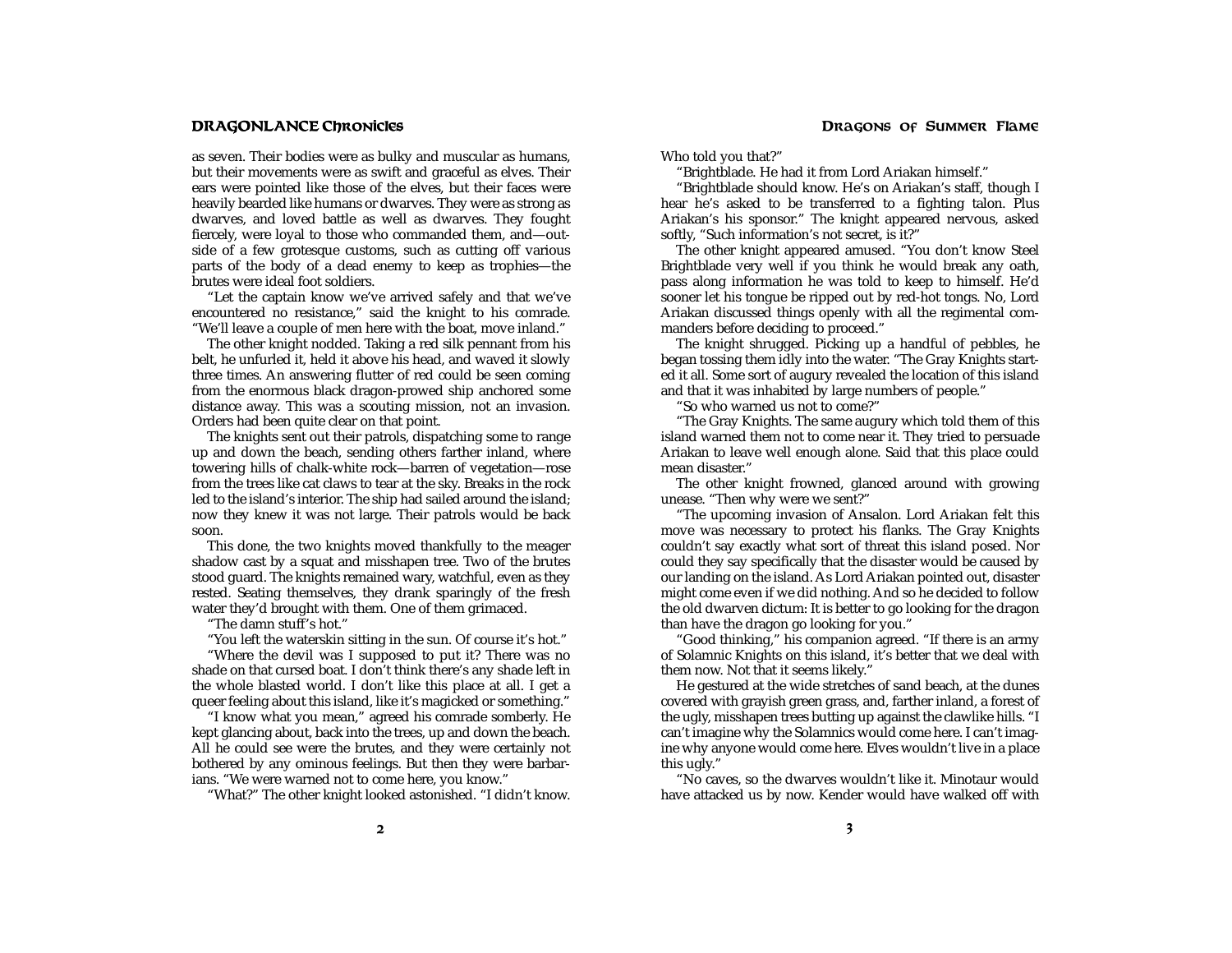#### DRAGONLANCE Chronicles

the boat and our armor. Gnomes would have met us with some sort of fiend-driven fish-catching machine. Humans like us are the only race foolish enough to live on such a wretched isle," the knight concluded cheerfully. He picked up another handful of rocks.

"Perhaps a rogue band of draconians or hobgoblins. Ogres even. Escaped twenty-some odd years ago, after the War of the Lance. Fled north, across the sea, to avoid capture by the Solamnic Knights."

"Yes, but they'd be on our side," his companion answered. "And our knight wizards wouldn't have their gray robes in a knot over it. Ah, here come our scouts, back to report. Now we'll find out."

The knights rose to their feet. The brutes who had been sent into the island's interior hurried forward to meet their leaders. The barbarians were grinning hugely. Their near-naked bodies glistened with sweat. The blue paint, with which they had covered themselves, and which was supposed to possess some sort of magical properties such as causing arrows to bounce right off, ran down their muscular bodies in rivulets. Long scalp-locks, decorated with colorful feathers, bounced on their backs as they loped easily over the sand dunes.

The two knights exchanged glances, relaxed.

"What did you find?" the knight asked the leader, a gigantic, red-haired fellow who towered over both knights, could have probably picked up each of them and held them above his head, and who regarded both knights with unbounded reverence and respect.

"Men," answered the brute. They were quick to learn and had adapted easily to the Common language spoken by most of the various races of Krynn. Unfortunately, to the brutes, all people not of their race were known as "men."

The brute lowered his hand near the ground to indicate small men, which might mean dwarves but was more probably children. He moved it to waist height, which most likely indicated women. This the brute confirmed by cupping two hands over his breast and wiggling his hips. His comrades laughed and nudged each other.

"Men, women and children," said the knight. "Many men? Lots of men? Big buildings? Walls? Cities?"

The brutes apparently thought this was hilarious, for they all burst into raucous laughter.

"What did you find?" repeated the knight sharply, scowling. "Stop the nonsense."

The brutes sobered rapidly.

"Many men," said the leader, "but no walls. Houses." He made a face, shrugged, shook his head and added something in his own language.

"What does that mean?" asked the knight of his comrade.

"Something to do with dogs," said the other, who had led brutes before and had started picking up some of their language. "I think he means that these men live in houses only dogs would live in."

Several of the brutes now began walking about stoopshouldered, swinging their arms around their knees and grunting. Then they all straightened up, looked at each other, and laughed again.

"What in the name of our Dark Majesty are they doing now?" the knight demanded.

"Beats me," said his comrade. "I think we should have a look for ourselves." He drew his sword partway out of its black leather scabbard. "Danger?" he asked the brute. "We need steel?"

The brute laughed again. Taking his own short sword (the brutes fought with two, long and short, as well as with bows and arrows), he thrust it into the tree, turned his back on it.

The knight, reassured, returned his own sword to its scabbard. The two followed their guides. Leaving the beach, they walked deeper into the forest of misshapen trees. They walked about half a mile along what appeared to be an animal path, then reached the village.

Despite the antics of the brutes, the knights were completely unprepared for what they found. It seemed that they had come upon a people who had been stranded in the shallows, as the great river Time flowed past them, leaving them untouched.

"By Hiddukel," one said in a low voice to the other. " 'Men' is too strong a term. *Are* these men? Or are they beasts?"

"They're men," said the other, staring around, amazed. "But such men as we're told walked Krynn during the Age of Twilight. Look! Their tools are made of wood. They carry wooden spears. And crude ones at that."

"Wooden-tipped, not stone," said the other. "Mud huts for houses. Clay cooking pots. Not a piece of steel or iron in sight. What a pitiable lot! I can't see how they could be much danger,